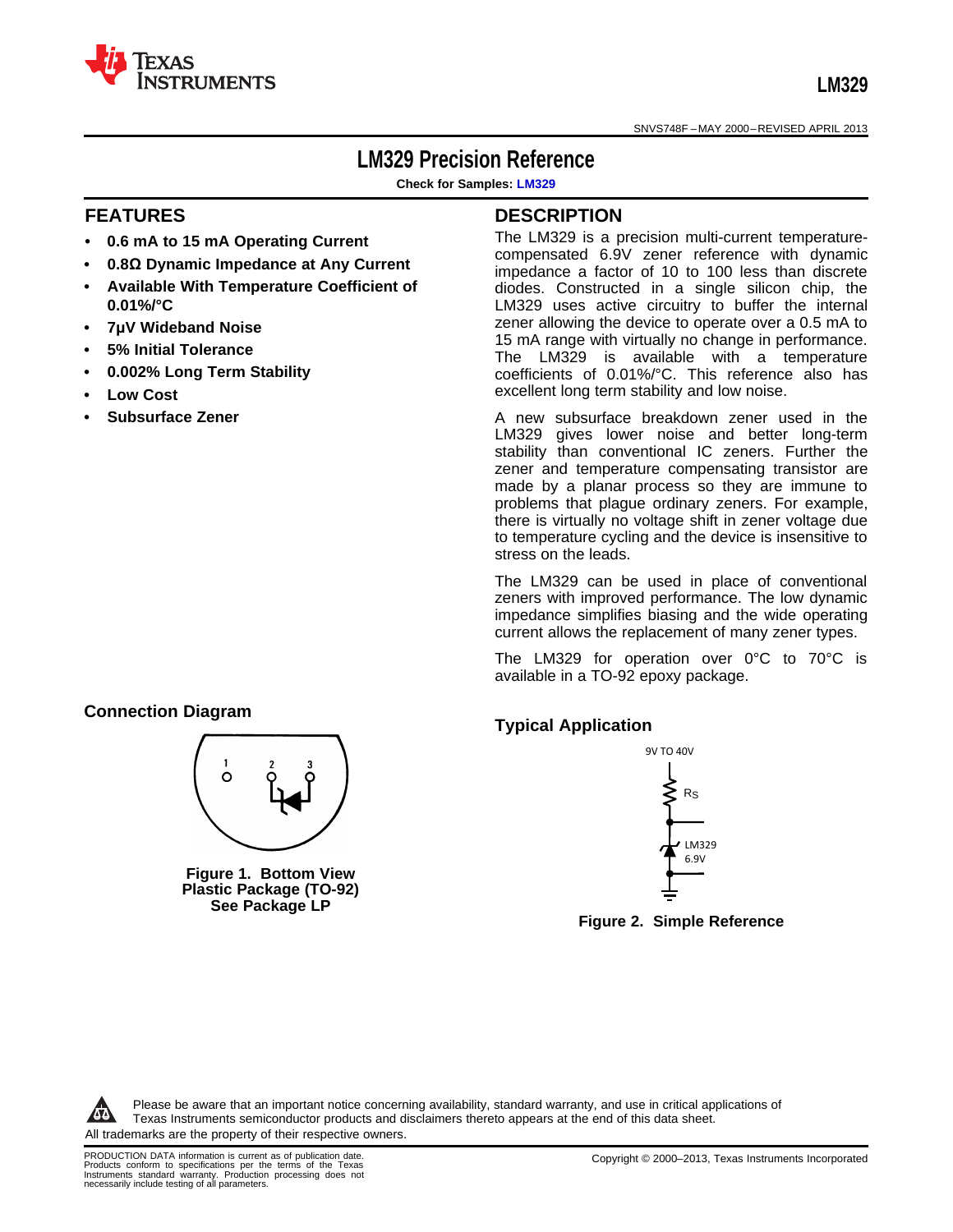



These devices have limited built-in ESD protection. The leads should be shorted together or the device placed in conductive foam during storage or handling to prevent electrostatic damage to the MOS gates.

#### **Absolute Maximum Ratings(1)**

| Reverse Breakdown Current   | 30 mA                               |                 |
|-----------------------------|-------------------------------------|-----------------|
| <b>Forward Current</b>      |                                     | 2 mA            |
| Operating Temperature Range | $0^{\circ}$ C to +70 $^{\circ}$ C   |                 |
| Storage Temperature Range   | $-55^{\circ}$ C to $+150^{\circ}$ C |                 |
| Soldering Information       | TO-92 package: 10 sec.              | $260^{\circ}$ C |

(1) "Absolute Maximum Ratings" indicate limits beyond which damage to the device may occur. Operating Ratings indicate conditions for which the device is functional, but do not guarantee specific performance limits.

#### **Electrical Characteristics(1)**

| <b>Parameter</b>                                                              | <b>Conditions</b>                                              | Min | Typ | Max  | <b>Units</b> |
|-------------------------------------------------------------------------------|----------------------------------------------------------------|-----|-----|------|--------------|
| Reverse Breakdown Voltage                                                     | $T_A = 25^{\circ}C$ , 0.6 mA $\leq I_R \leq 15$ mA             | 6.6 | 6.9 | 7.25 | V            |
| Reverse Breakdown Change $T_A = 25^{\circ}$ C, with<br>Current <sup>(2)</sup> | $0.6$ mA $\leq l_R \leq 15$ mA                                 |     | 9   | 20   | mV           |
| Reverse Dynamic Impedance <sup>(2)</sup>                                      | $T_A = 25^{\circ}C$ , $I_R = 1$ mA                             |     | 0.8 | 2    | Ω            |
| <b>RMS Noise</b>                                                              | $T_{\text{A}}$ = 25°C, 10 Hz $\leq$ F $\leq$ 10 kHz            |     | 7   | 100  | μV           |
| Long Term Stability (1000 hours)                                              | $T_A = 45^{\circ}C \pm 0.1^{\circ}C$ ,<br>$IR = 1 mA \pm 0.3%$ |     | 20  |      | ppm          |
| <b>Temperature Coefficient</b>                                                | $I_R = 1$ mA                                                   |     | 50  | 100  | ppm/°C       |
| Change In Reverse Breakdown Temperature<br>Coefficient                        | 1 mA $\leq$ $I_R \leq$ 15 mA                                   |     |     |      | ppm/°C       |
| Reverse Breakdown Change with Current                                         | 1 mA ≤ $I_R$ ≤ 15 mA                                           |     | 12  |      | mV           |
| Reverse Dynamic Impedance                                                     | 1 mA $\leq l_R \leq 15$ mA                                     |     |     |      | Ω            |

(1) These specifications apply for  $0^{\circ}C \le T_A \le +70^{\circ}C$  for the LM329 unless otherwise specified. The maximum junction temperature for a LM329 is 100°C. For operating at elevated temperature. The TO-92 package, the derating is based on 180°C/W junction to ambient with 0.4″ leads from a PC board and 160°C/W junction to ambient with 0.125″ lead length to a PC board.

(2) These changes are tested on a pulsed basis with a low duty-cycle. For changes versus temperature, compute in terms of tempco.

### **Typical Applications**

#### **Figure 3. Low Cost 0–25V Regulator**

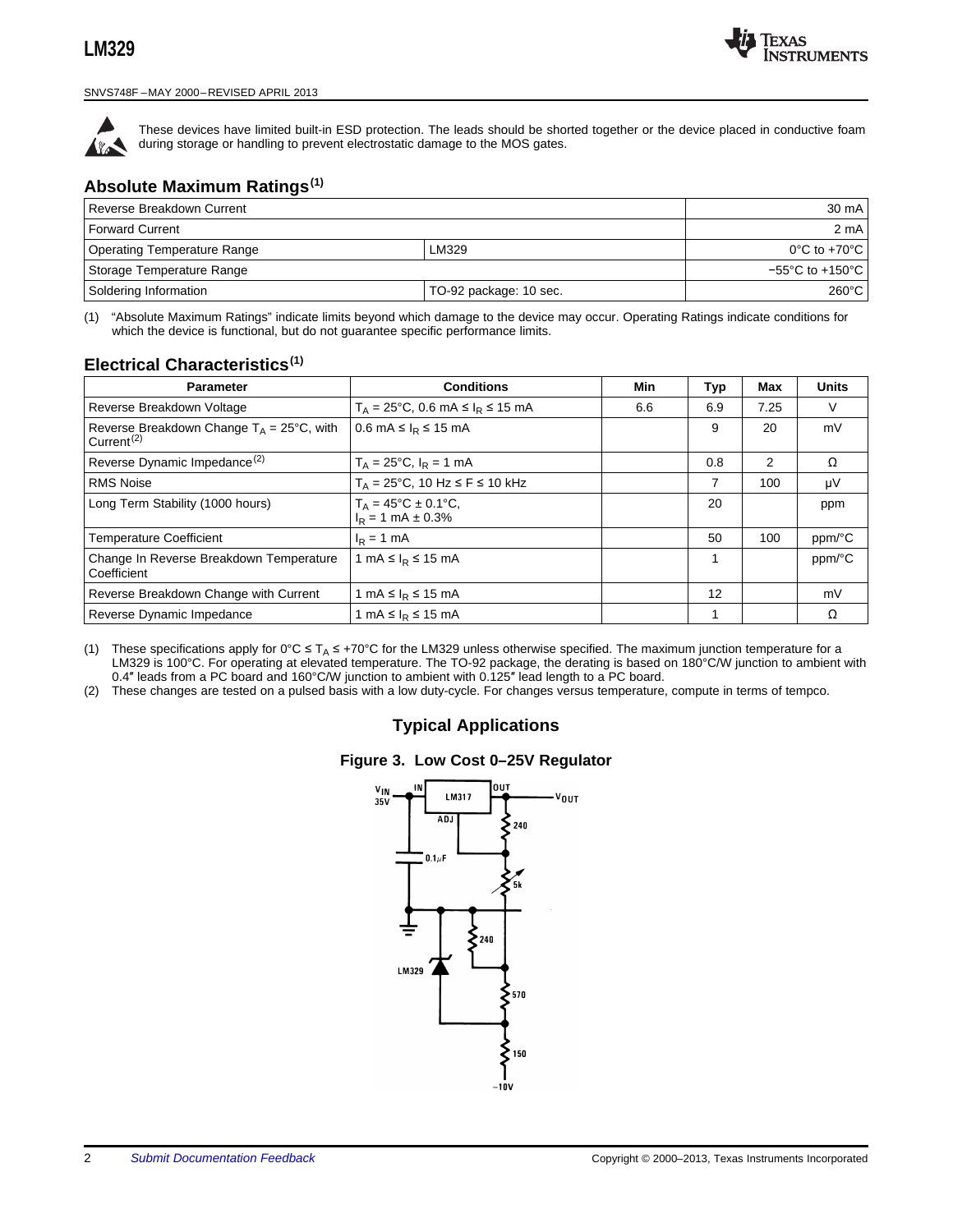







**Figure 6. External Reference for Temperature Transducer**

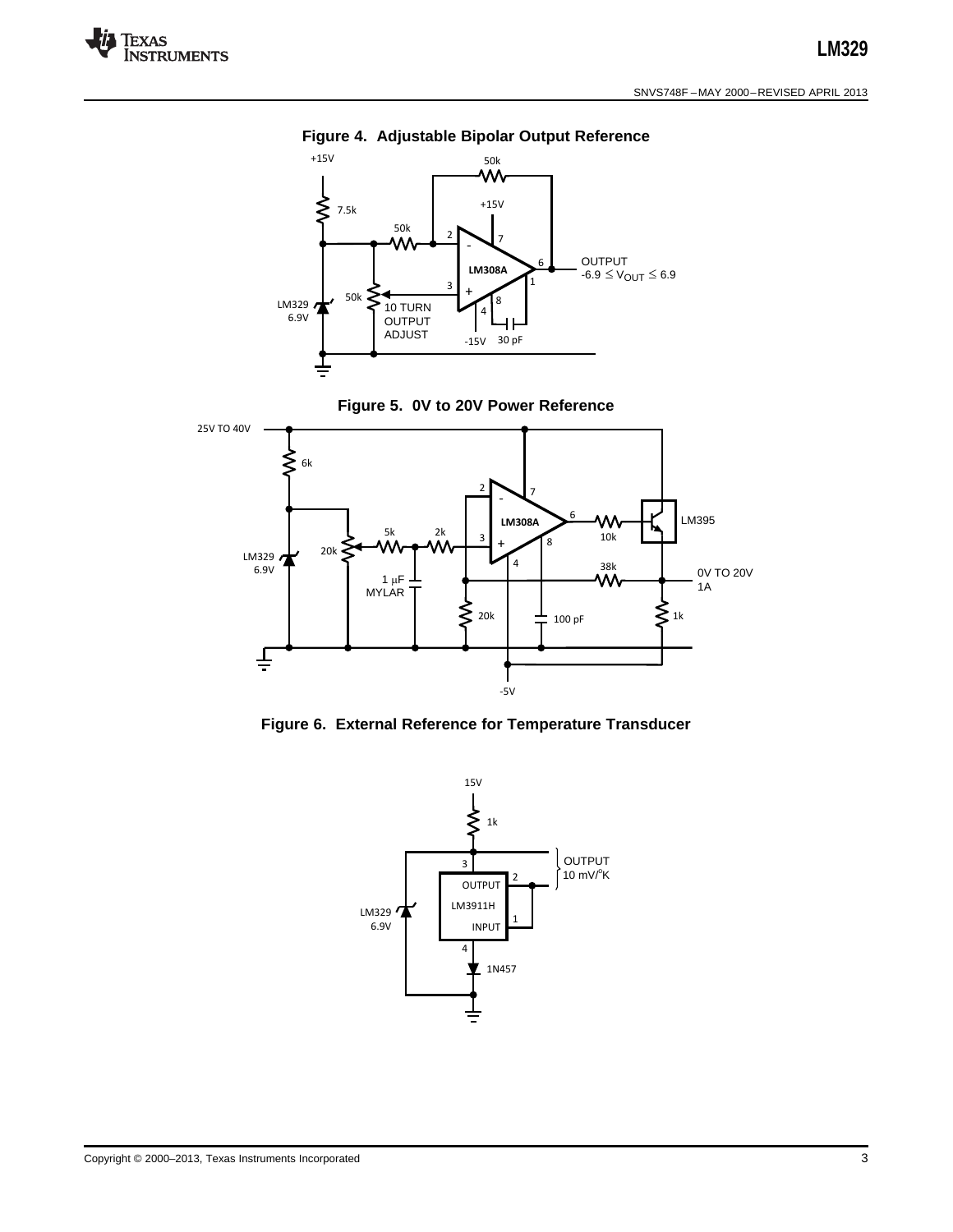

**Figure 7. Positive Current Source**







### **Schematic Diagram**

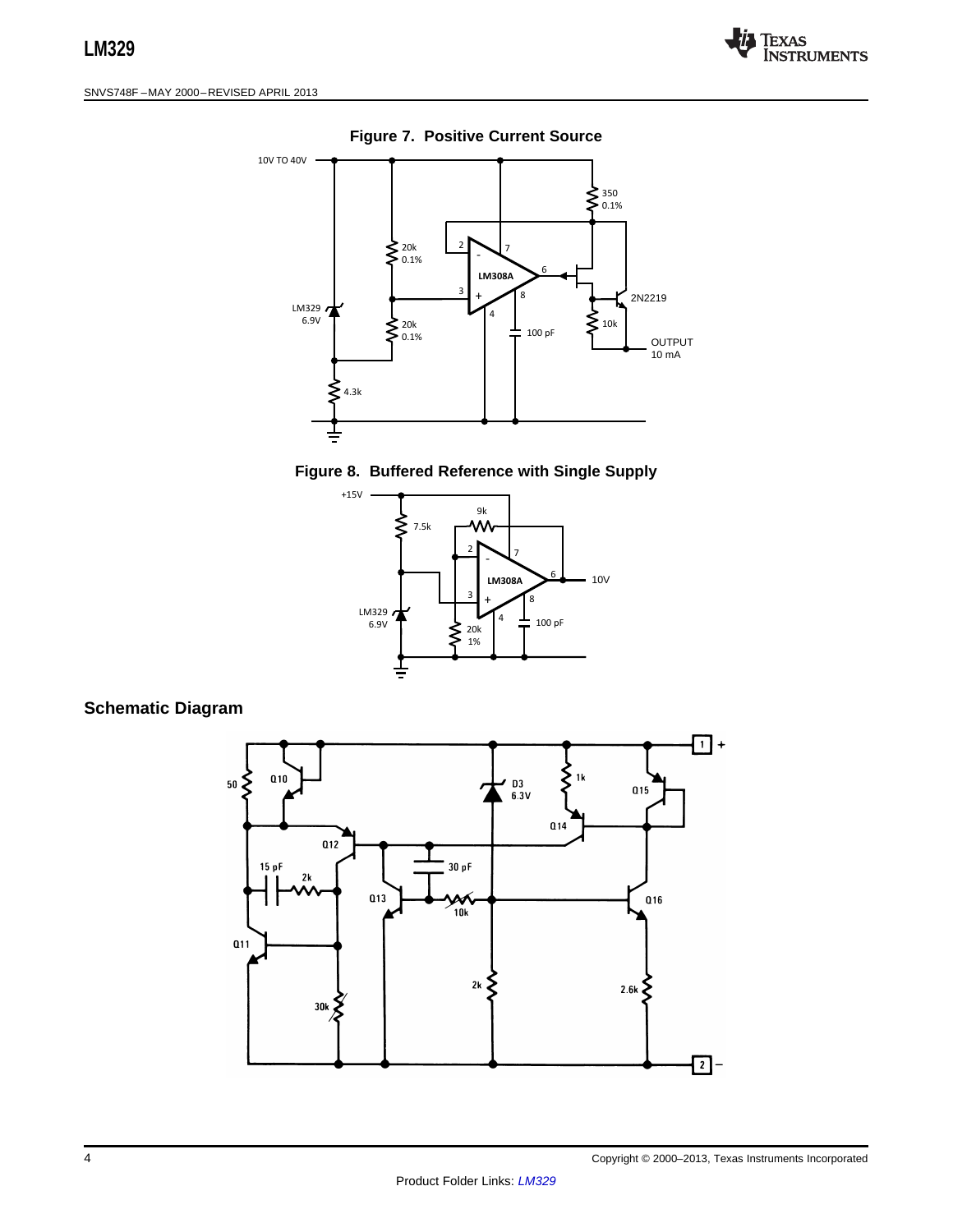

**Figure 13.**

FREQUENCY (Hz)

 $1<sub>k</sub>$ 

10k

 $100k$ 

100

 $0.1$  $10$ 

### **Typical Performance Characteristics**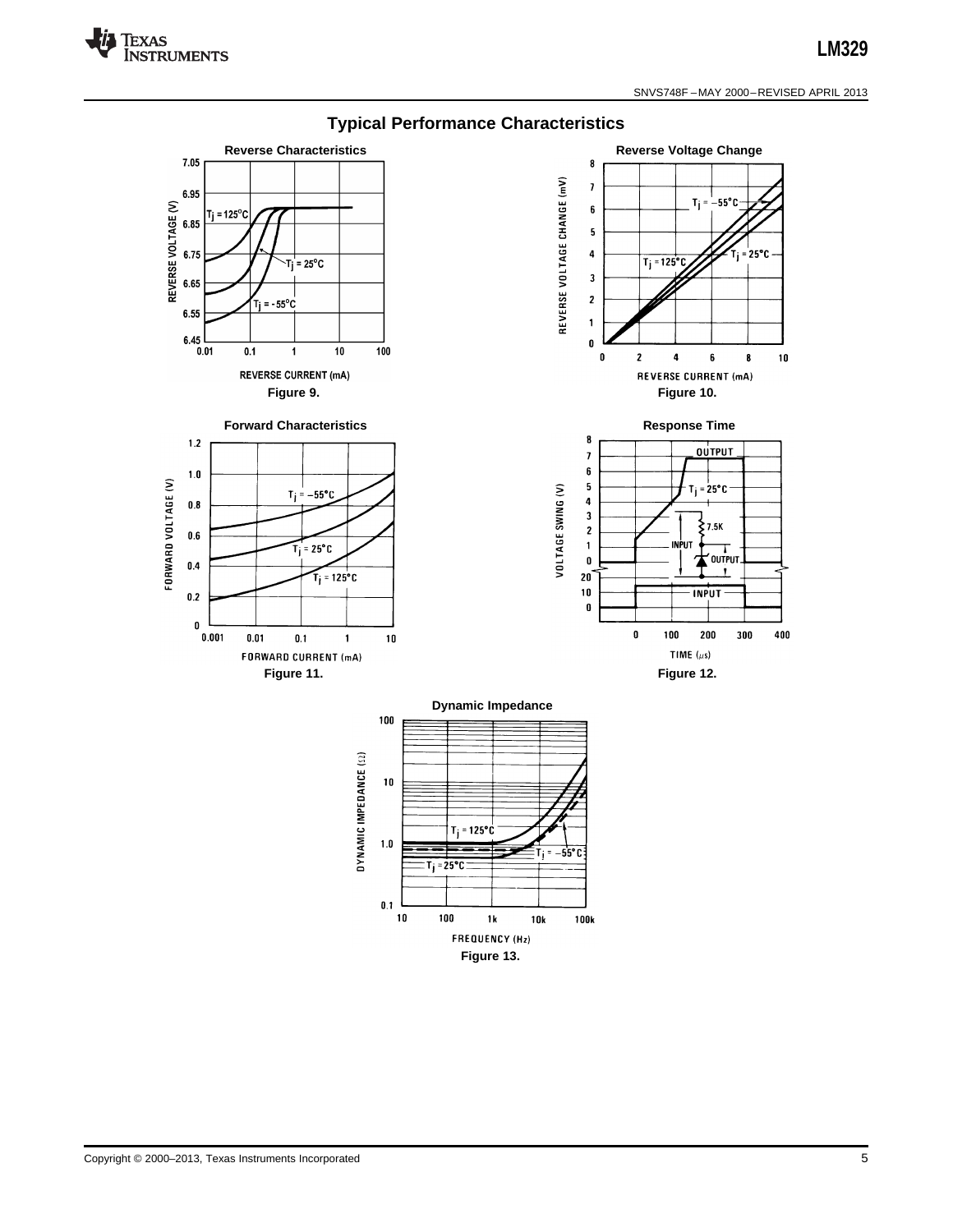



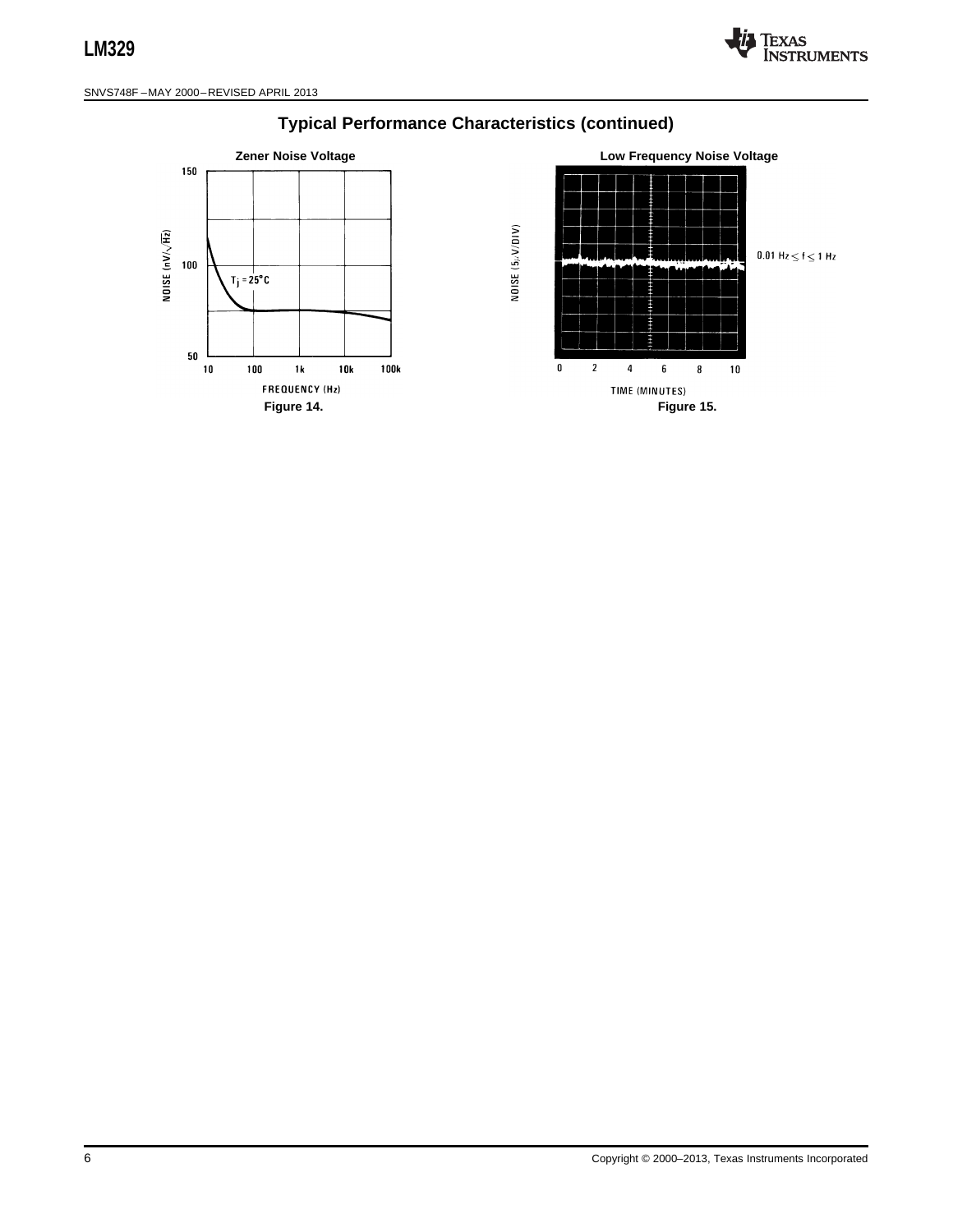| Changes from Revision E (April 2013) to Revision F | Page |
|----------------------------------------------------|------|
|                                                    |      |

| Changed layout of National Data Sheet to TI format. |  |
|-----------------------------------------------------|--|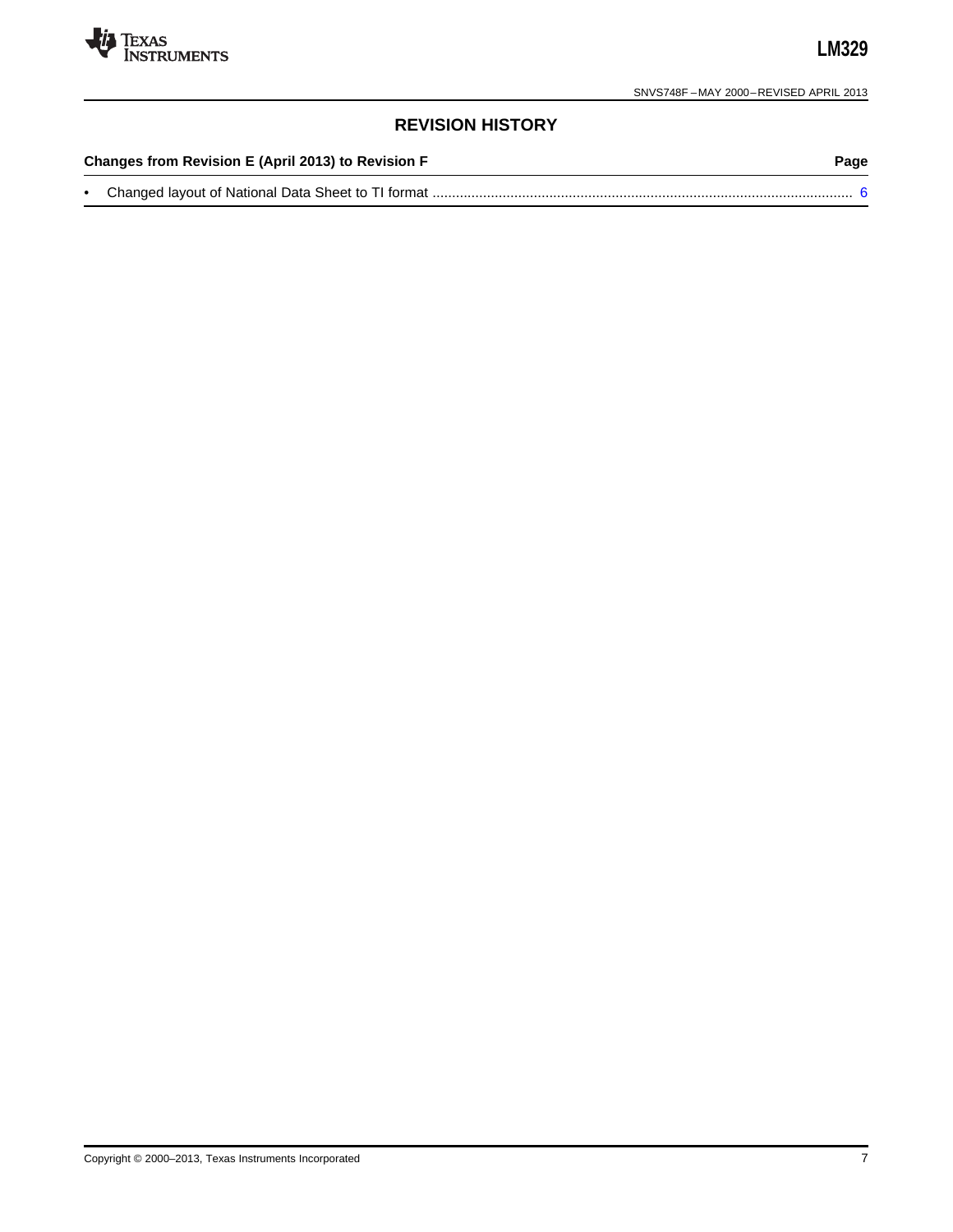

www.ti.com 6-Jul-2014

### **PACKAGING INFORMATION**

| <b>Orderable Device</b> | <b>Status</b> | Package Type Package Pins Package |                |      | Eco Plan                   | <b>Lead/Ball Finish</b> | <b>MSL Peak Temp</b> | Op Temp $(^{\circ}C)$ | <b>Device Marking</b> | <b>Samples</b> |
|-------------------------|---------------|-----------------------------------|----------------|------|----------------------------|-------------------------|----------------------|-----------------------|-----------------------|----------------|
|                         |               |                                   | <b>Drawing</b> | Qty  |                            |                         |                      |                       | (4/5)                 |                |
| LM329DZ/NOPB            | <b>ACTIVE</b> | TO-92                             |                | 1800 | Green (RoHS<br>& no Sb/Br) | CU SN                   | N / A for Pkg Type   | 0 to 70               | LM329<br>DZ           | Samples        |

**(1)** The marketing status values are defined as follows:

**ACTIVE:** Product device recommended for new designs.

**LIFEBUY:** TI has announced that the device will be discontinued, and a lifetime-buy period is in effect.

**NRND:** Not recommended for new designs. Device is in production to support existing customers, but TI does not recommend using this part in a new design.

**PREVIEW:** Device has been announced but is not in production. Samples may or may not be available.

**OBSOLETE:** TI has discontinued the production of the device.

**(2)** Eco Plan - The planned eco-friendly classification: Pb-Free (RoHS), Pb-Free (RoHS Exempt), or Green (RoHS & no Sb/Br) - please check for the latest availability information and additional product content details.

**TBD:** The Pb-Free/Green conversion plan has not been defined.

Pb-Free (RoHS): TI's terms "Lead-Free" or "Pb-Free" mean semiconductor products that are compatible with the current RoHS requirements for all 6 substances, including the requirement that lead not exceed 0.1% by weight in homogeneous materials. Where designed to be soldered at high temperatures, TI Pb-Free products are suitable for use in specified lead-free processes. **Pb-Free (RoHS Exempt):** This component has a RoHS exemption for either 1) lead-based flip-chip solder bumps used between the die and package, or 2) lead-based die adhesive used between the die and leadframe. The component is otherwise considered Pb-Free (RoHS compatible) as defined above.

Green (RoHS & no Sb/Br): TI defines "Green" to mean Pb-Free (RoHS compatible), and free of Bromine (Br) and Antimony (Sb) based flame retardants (Br or Sb do not exceed 0.1% by weight in homogeneous material)

**(3)** MSL, Peak Temp. - The Moisture Sensitivity Level rating according to the JEDEC industry standard classifications, and peak solder temperature.

**(4)** There may be additional marking, which relates to the logo, the lot trace code information, or the environmental category on the device.

**(5)** Multiple Device Markings will be inside parentheses. Only one Device Marking contained in parentheses and separated by a "~" will appear on a device. If a line is indented then it is a continuation of the previous line and the two combined represent the entire Device Marking for that device.

<sup>(6)</sup> Lead/Ball Finish - Orderable Devices may have multiple material finish options. Finish options are separated by a vertical ruled line. Lead/Ball Finish values may wrap to two lines if the finish value exceeds the maximum column width.

**Important Information and Disclaimer:**The information provided on this page represents TI's knowledge and belief as of the date that it is provided. TI bases its knowledge and belief on information provided by third parties, and makes no representation or warranty as to the accuracy of such information. Efforts are underway to better integrate information from third parties. TI has taken and continues to take reasonable steps to provide representative and accurate information but may not have conducted destructive testing or chemical analysis on incoming materials and chemicals. TI and TI suppliers consider certain information to be proprietary, and thus CAS numbers and other limited information may not be available for release.

In no event shall TI's liability arising out of such information exceed the total purchase price of the TI part(s) at issue in this document sold by TI to Customer on an annual basis.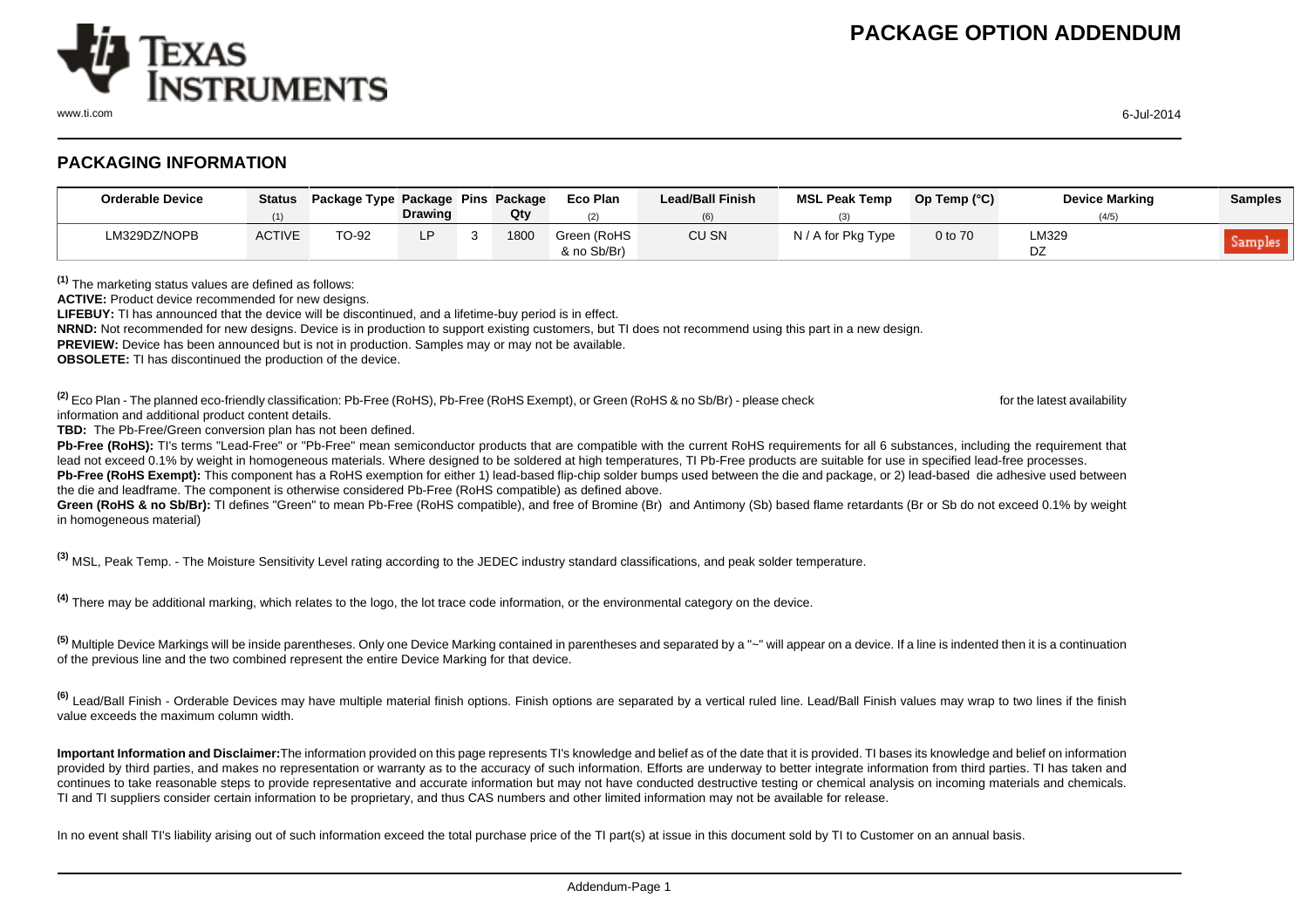

**PACKAGE OPTION ADDENDUM**

6-Jul-2014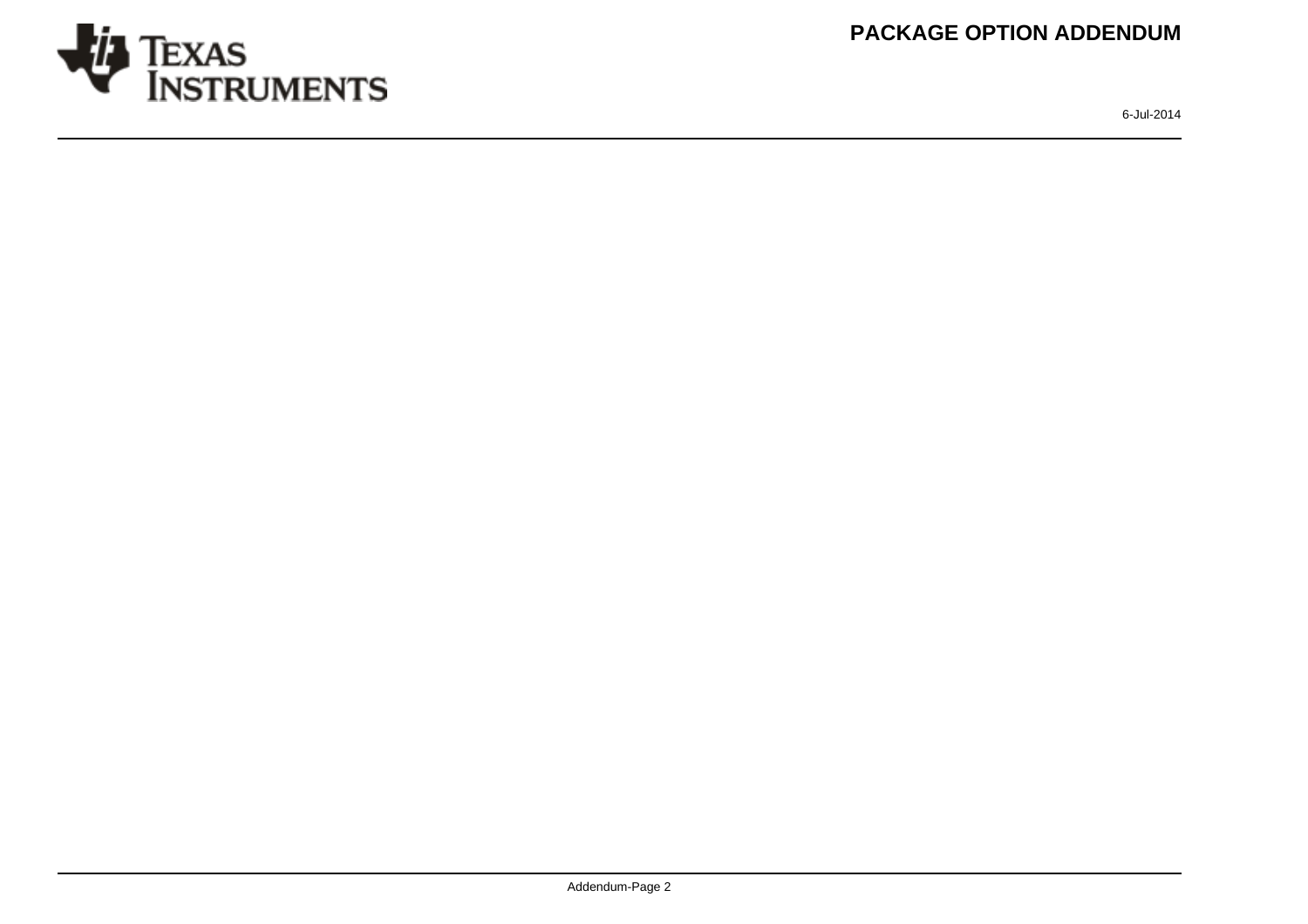

- B. This drawing is subject to change without notice.
- $\Diamond$  Lead dimensions are not controlled within this area.
- ⚠ Falls within JEDEC TO-226 Variation AA (TO-226 replaces TO-92).
- Shipping Method: Ε. Straight lead option available in bulk pack only. Formed lead option available in tape & reel or ammo pack. Specific products can be offered in limited combinations of shipping mediums and lead options. Consult product folder for more information on available options.

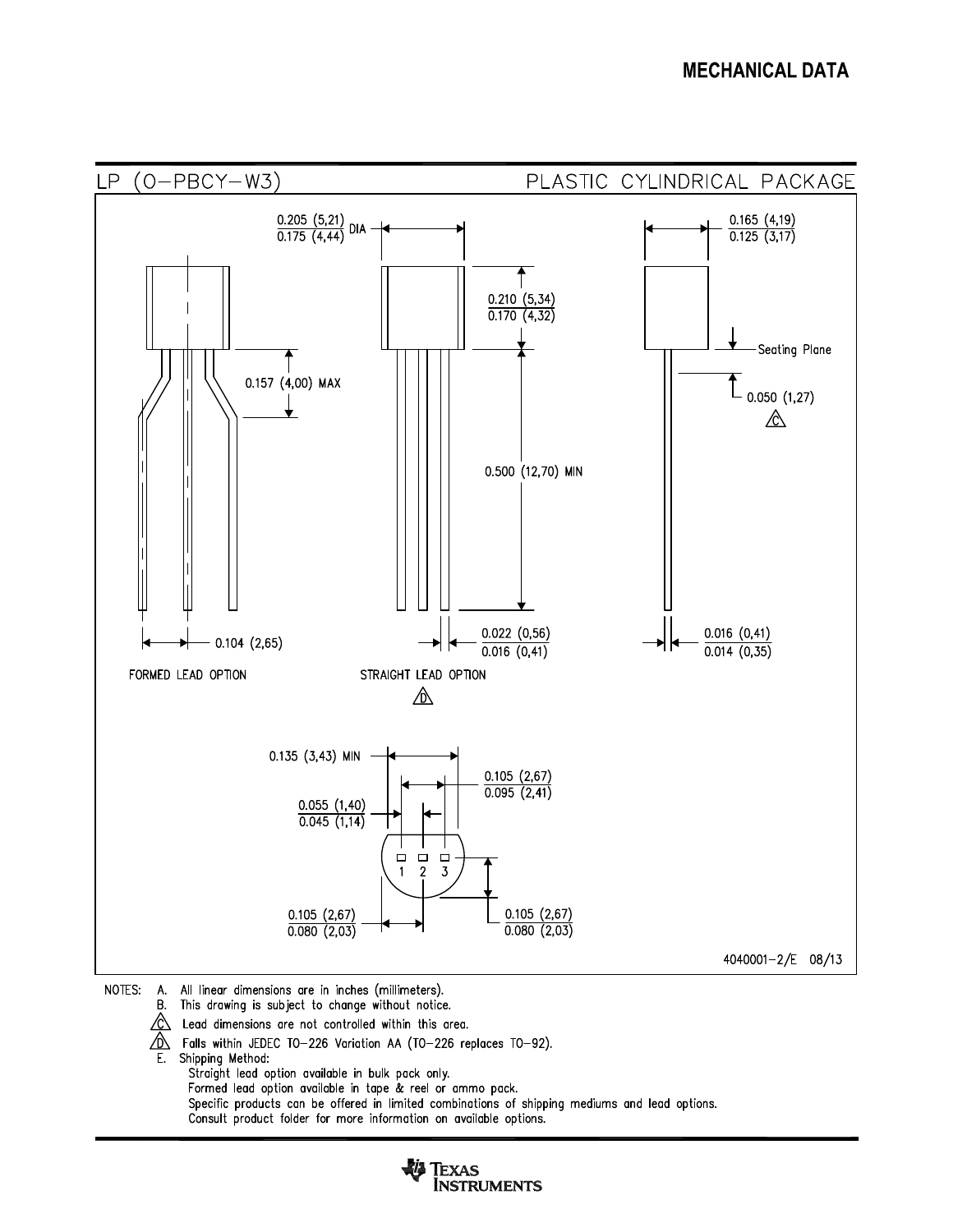## **MECHANICAL DATA**



- B. This drawing is subject to change without notice.
- C. Tape and Reel information for the Formed Lead Option package.

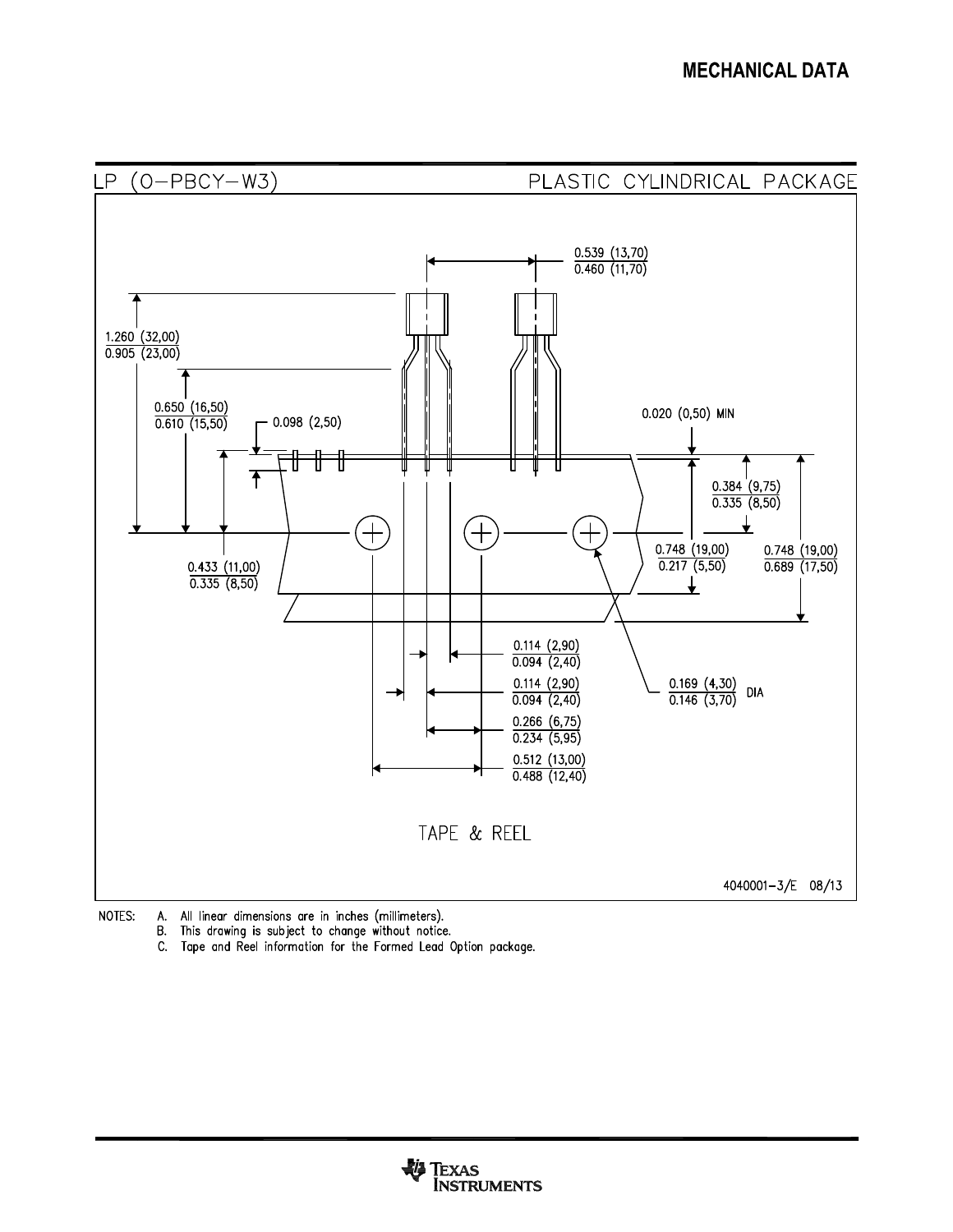#### **IMPORTANT NOTICE**

Texas Instruments Incorporated and its subsidiaries (TI) reserve the right to make corrections, enhancements, improvements and other changes to its semiconductor products and services per JESD46, latest issue, and to discontinue any product or service per JESD48, latest issue. Buyers should obtain the latest relevant information before placing orders and should verify that such information is current and complete. All semiconductor products (also referred to herein as "components") are sold subject to TI's terms and conditions of sale supplied at the time of order acknowledgment.

TI warrants performance of its components to the specifications applicable at the time of sale, in accordance with the warranty in TI's terms and conditions of sale of semiconductor products. Testing and other quality control techniques are used to the extent TI deems necessary to support this warranty. Except where mandated by applicable law, testing of all parameters of each component is not necessarily performed.

TI assumes no liability for applications assistance or the design of Buyers' products. Buyers are responsible for their products and applications using TI components. To minimize the risks associated with Buyers' products and applications, Buyers should provide adequate design and operating safeguards.

TI does not warrant or represent that any license, either express or implied, is granted under any patent right, copyright, mask work right, or other intellectual property right relating to any combination, machine, or process in which TI components or services are used. Information published by TI regarding third-party products or services does not constitute a license to use such products or services or a warranty or endorsement thereof. Use of such information may require a license from a third party under the patents or other intellectual property of the third party, or a license from TI under the patents or other intellectual property of TI.

Reproduction of significant portions of TI information in TI data books or data sheets is permissible only if reproduction is without alteration and is accompanied by all associated warranties, conditions, limitations, and notices. TI is not responsible or liable for such altered documentation. Information of third parties may be subject to additional restrictions.

Resale of TI components or services with statements different from or beyond the parameters stated by TI for that component or service voids all express and any implied warranties for the associated TI component or service and is an unfair and deceptive business practice. TI is not responsible or liable for any such statements.

Buyer acknowledges and agrees that it is solely responsible for compliance with all legal, regulatory and safety-related requirements concerning its products, and any use of TI components in its applications, notwithstanding any applications-related information or support that may be provided by TI. Buyer represents and agrees that it has all the necessary expertise to create and implement safeguards which anticipate dangerous consequences of failures, monitor failures and their consequences, lessen the likelihood of failures that might cause harm and take appropriate remedial actions. Buyer will fully indemnify TI and its representatives against any damages arising out of the use of any TI components in safety-critical applications.

In some cases, TI components may be promoted specifically to facilitate safety-related applications. With such components, TI's goal is to help enable customers to design and create their own end-product solutions that meet applicable functional safety standards and requirements. Nonetheless, such components are subject to these terms.

No TI components are authorized for use in FDA Class III (or similar life-critical medical equipment) unless authorized officers of the parties have executed a special agreement specifically governing such use.

Only those TI components which TI has specifically designated as military grade or "enhanced plastic" are designed and intended for use in military/aerospace applications or environments. Buyer acknowledges and agrees that any military or aerospace use of TI components which have *not* been so designated is solely at the Buyer's risk, and that Buyer is solely responsible for compliance with all legal and regulatory requirements in connection with such use.

TI has specifically designated certain components as meeting ISO/TS16949 requirements, mainly for automotive use. In any case of use of non-designated products, TI will not be responsible for any failure to meet ISO/TS16949.

| <b>Products</b>                     |                                 | <b>Applications</b>              |                                   |
|-------------------------------------|---------------------------------|----------------------------------|-----------------------------------|
| Audio                               |                                 | Automotive and Transportation    | www.ti.com/automotive             |
| Amplifiers                          | amplifier.ti.com                | Communications and Telecom       | www.ti.com/communications         |
| Data Converters                     | dataconverter.ti.com            | <b>Computers and Peripherals</b> | www.ti.com/computers              |
| <b>DLP®</b> Products                | www.dlp.com                     | <b>Consumer Electronics</b>      | www.ti.com/consumer-apps          |
| <b>DSP</b>                          | dsp.ti.com                      | Energy and Lighting              | www.ti.com/energy                 |
| Clocks and Timers                   | www.ti.com/clocks               | Industrial                       | www.ti.com/industrial             |
| Interface                           | interface.ti.com                | Medical                          | www.ti.com/medical                |
| Logic                               | logic.ti.com                    | Security                         | www.ti.com/security               |
| Power Mgmt                          | power.ti.com                    | Space, Avionics and Defense      | www.ti.com/space-avionics-defense |
| <b>Microcontrollers</b>             | microcontroller.ti.com          | Video and Imaging                | www.ti.com/video                  |
| <b>RFID</b>                         | www.ti-rfid.com                 |                                  |                                   |
| <b>OMAP Applications Processors</b> | www.ti.com/omap                 | <b>TI E2E Community</b>          | e2e.ti.com                        |
| <b>Wireless Connectivity</b>        | www.ti.com/wirelessconnectivity |                                  |                                   |

Mailing Address: Texas Instruments, Post Office Box 655303, Dallas, Texas 75265 Copyright © 2014, Texas Instruments Incorporated